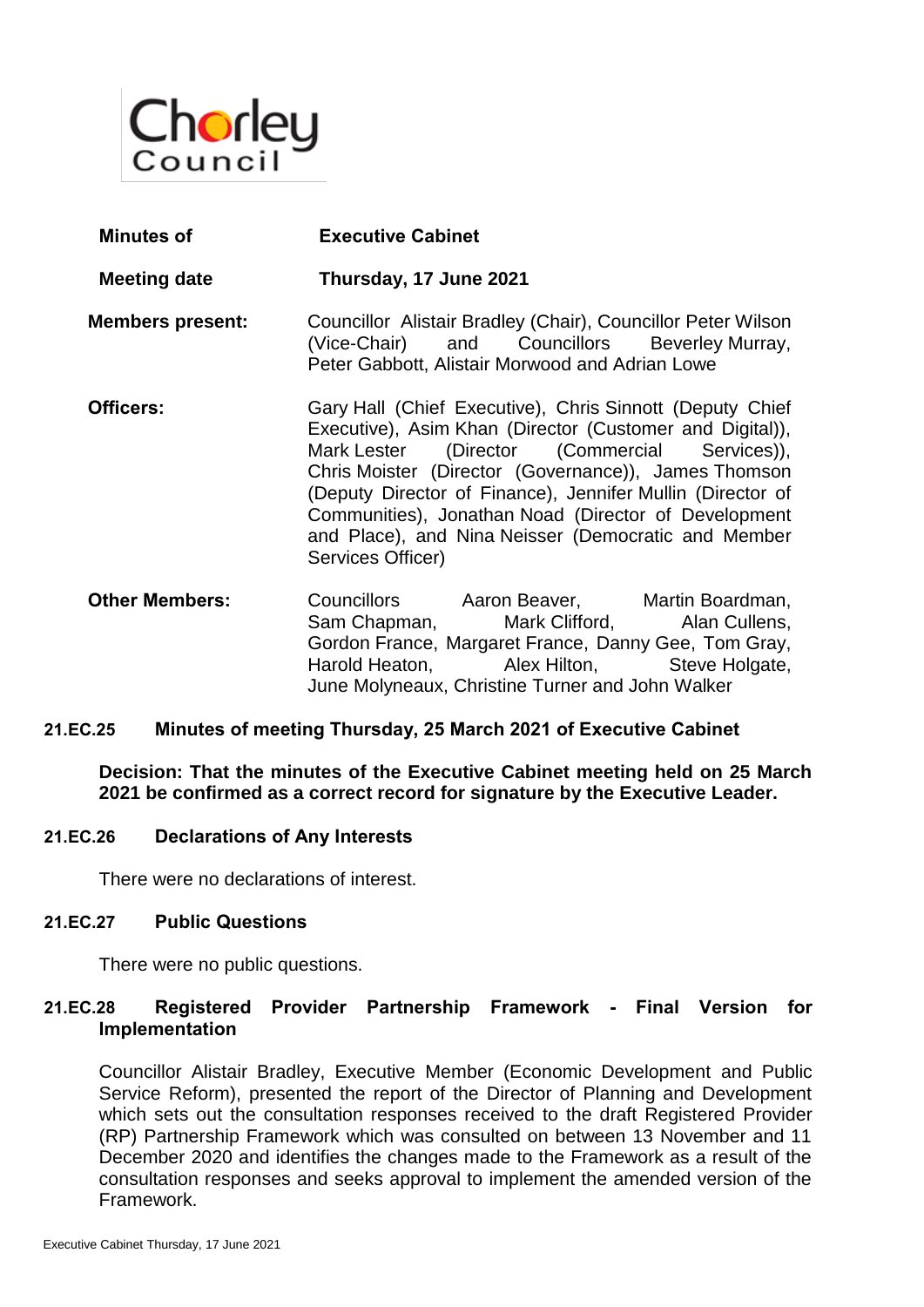84 organisations including developers, RPs and agents operating in the Borough were consulted. In total only 6 responses were received but a number of issues/objections were raised in these responses that needed to be considered before finalising the Framework. Legal advice was sought and as a result several changes were made to the Framework which were outlined in the report as well as the next steps to implement the Framework.

Following queries, Members were advised that the Council as a housing provided would also have to adhere to the Framework. Members supported the proposals and commended the work undertaken.

#### **Decision:**

To approve the amended version of the Framework for implementation.

#### **Reason for recommendation(s):**

To enable the Council to have direct control of the allocation of affordable units secured through S106 agreements.

# **Alternative options considered and rejected:**

None

# **21.EC.29 Executive Cabinet Response to the Overview and Scrutiny Task Group – Sustainable Public Transport**

Councillor Alistair Bradley, Executive Member (Economic Development and Public Service Reform), presented the report of the Director of Planning and Development which outlines the response to the recommendations of the Task Group for Sustainable Public Transport. Members noted that all 22 of the recommendations were being agreed.

Following queries on whether personal vehicles such as electric cars, and cycling and walking strategies should be considered separately from the Sustainable Public Transport report, it was proposed that they remain in the report but separate reviews could be undertaken.

#### **Decision:**

That the recommendations of the Overview and Scrutiny Task Group be received, and recommendations accepted.

#### **Reasons for recommendation(s):**

Sustainable public transport is an important element of a comprehensive approach to tackling climate change and the emergency the earth faces with regards carbon emissions, loss of nature and biodiversity and the obesity crisis. Delivery will contribute to achieving net zero carbon emissions.

# **Alternative options considered and rejected:**

None

#### **21.EC.29a Alker Lane Scheme Name**

Councillor Alistair Bradley, Executive Member (Economic Development and Public Service Reform), presented the report of the Director of Commercial Services which advises as to the proposed name for the Alker Lane development.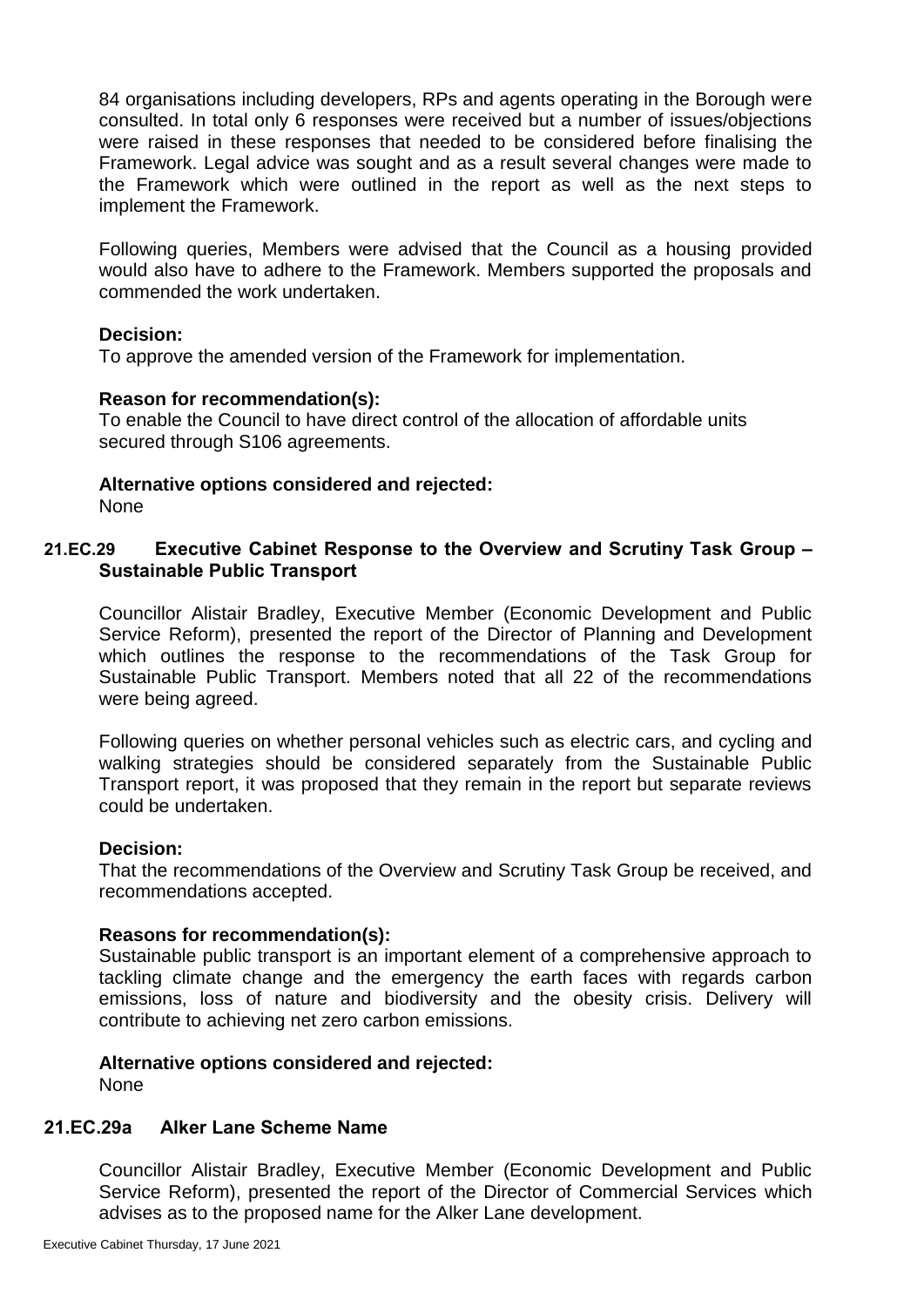The Alker Lane scheme commenced on site on the 1st June 2021 and officers have already received numerous expressions of interest in the availability of the units. As part of the marketing strategy, a strong and appropriate identity is required to promote the development and therefore the name 'Strawberry Meadows Business Park' is proposed.

# **Decision:**

That the proposed name, Strawberry Meadows Business Park, be approved.

#### **Reasons for recommendation(s):**

- 1. To establish a strong, clear identity for the development as part of the wider marketing strategy.
- 2. To allow the marketing strategy to be implemented.
- 3. To demonstrate synergy with the adjacent Strawberry Fields Digital Hub.
- 4. To encourage potential tenants to engage with the scheme.

# **Alternative options considered and rejected:**

- 1. Delay the naming of the site. Rejected as this prevents the marketing having full impact with the site having no identity.
- 2. Consider naming the site 'Alker Lane Business Park'. Rejected due to the lack of synergy with the adjacent Strawberry Fields Digital Hub.

# **21.EC.30 Revenue and Capital Budget Monitoring 20-21 Outturn**

Councillor Peter Wilson, Executive Member (Resources), presented the report of the Director of Finance which sets out the provisional revenue and capital outturn figures for the Council as compared against the budgets and efficiency savings targets set for the financial year 2020/21.The accounts are provisional at this stage and are also subject to final checking and scrutiny by the Council's external auditor. Should there be any significant changes to the general fund as a result of this process, a further report will be submitted to Executive Cabinet.

In summary, there is a provisional underspend against the budget at year-end of £57k after taking account of requests for slippage of committed items of £256k that have been approved by the Chief Finance Officer. Members noted that the capital outturn expenditure for 2020/21 is £9.087m. The Council's Medium-Term Financial Strategy reported that working balances are currently maintained at £4.0m due to the financial risks facing the Council. The forecast level of general fund balances as at 31 March 2021 will be £4.057m.

Following queries on the forecasted reduction of bad debt provision for Market Walk in 2021/22 as money is repaid, Members considered what would be a bad result for the council and recognised that based on the unprecedented circumstances any result that will bring in income will be considered positive for the council.

- 1. To note the full year position for the 2020/21 revenue budget and capital investment programme.
- 2. To note the slippage requests outlined in Appendix 2 of the report to finance expenditure on specific items or projects in 2021/22.
- 3. To note the 2020/21 outturn position on the Council's reserves outlined in Appendix 3.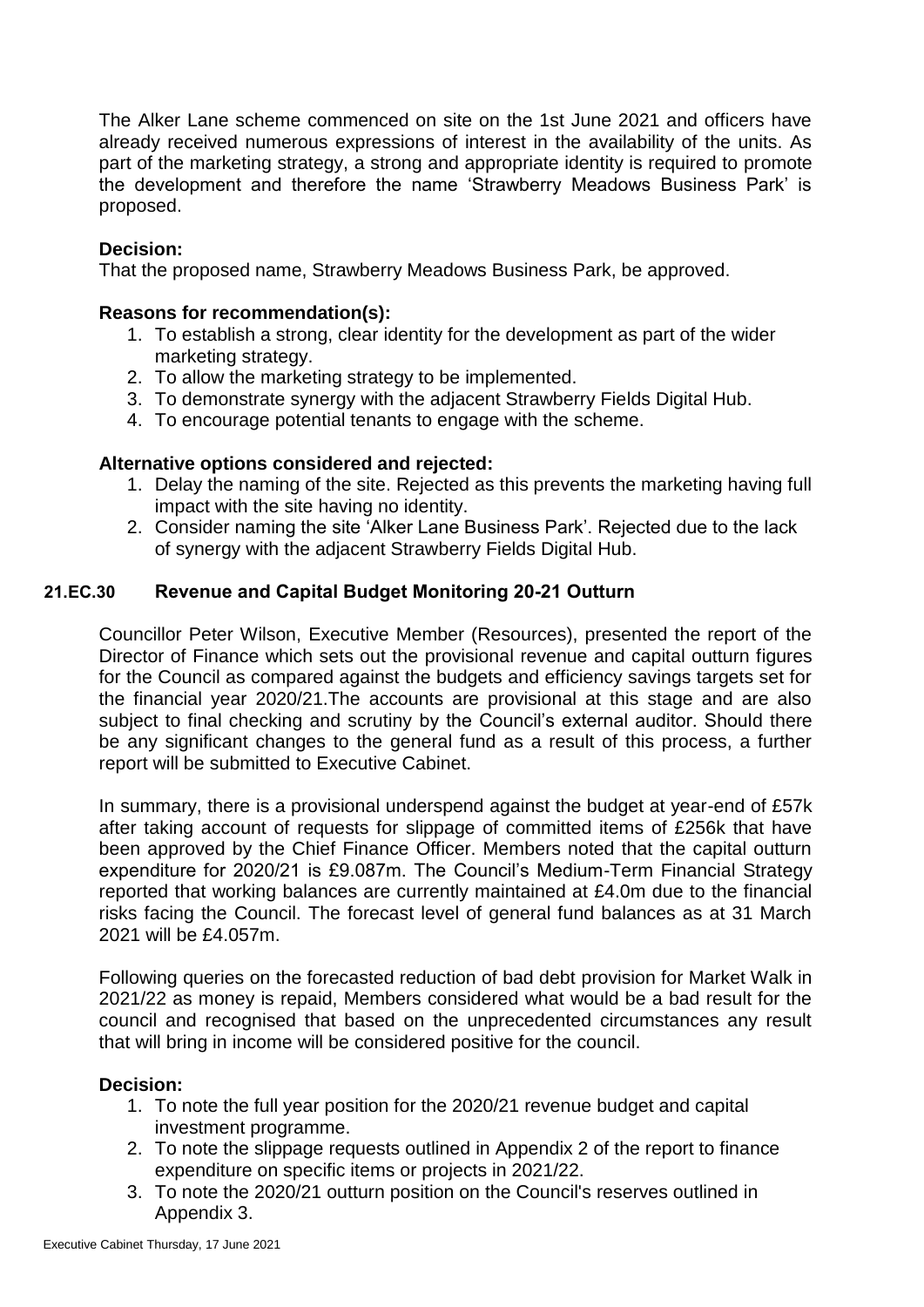- 4. To approve the capital programme to be delivered in 2020/21 to 2023/24 as outlined in Appendix 4.
- 5. To approve the changes within the capital programme as detailed in paragraph 84 and 89.

To ensure the Council's budgetary targets are achieved.

# **Alternative options considered and rejected:**

None

#### **21.EC.31 Quarter Four Performance Report 2020/21**

Councillor Peter Wilson, Executive Member (Resources), presented the report of the Deputy Chief Executive which sets out the performance against the delivery of the Corporate Strategy and key performance indicators during the fourth quarter of 2020/21, covering the 1 January to 31 March 2021.

The overall performance of key projects is good, with 84% of the projects rated as green, 8% rated as not started, and 8% rated as amber; there are action plans in place for those projects rated as amber.

Performance of the Corporate Strategy indicators and key service delivery measures continues to be closely monitored, with 50% of Corporate Strategy measures and 75% of key service delivery measures performing on or above target, or within the 5% threshold. Given the current challenges and environment the Council is operating in, performance against the agreed measures remains positive, with the Council continuing to work proactively to improve the position for local residents and communities. Where indicators are performing below target, action plans are in place to improve performance. The performance is reflective of national performance trends.

# **Decision:**

That the report be noted.

#### **Reasons for recommendation(s):**

To facilitate the on-going analysis and management of the Council's performance in delivering the Corporate Strategy.

#### **Alternative options considered and rejected:** None

# **21.EC.32 HR and Payroll System**

Councillor Peter Wilson, Executive Member (Resources), presented the report of the Deputy Chief Executive which seeks approval to enter into a ten-year agreement with Blackpool Council to provide a managed payroll service with integrated HR service and all associated implementation, support and maintenance services.

Chorley has a service contract with Blackpool council to deliver a managed payroll service which has been in place for over 15 years and due to expire 31 March 2021. A number of suppliers were invited to provide system demonstrations and the council's current payroll providers were also invited to discuss how they could meet the shared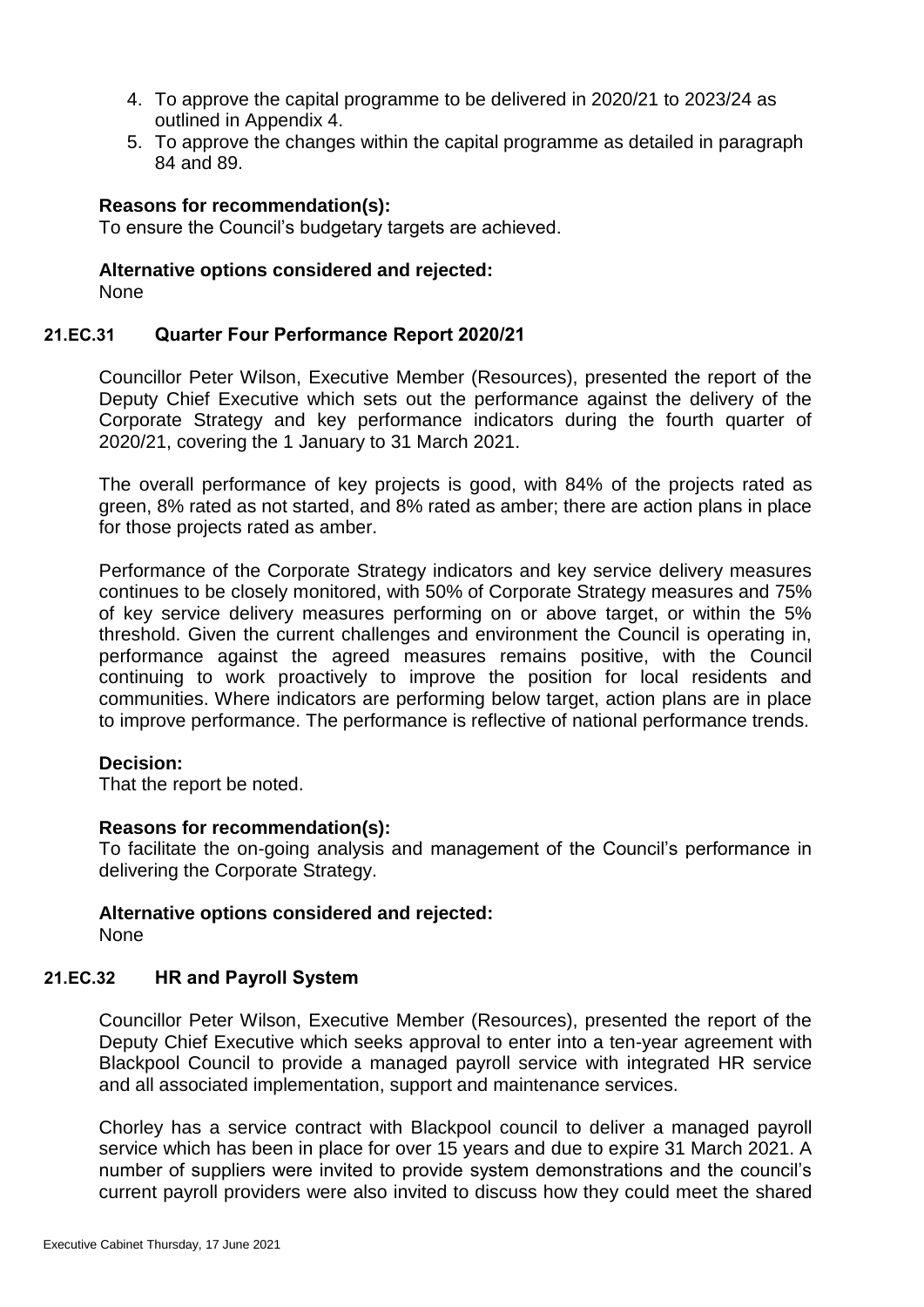requirements of the councils. Continuing to use the current providers was considered the best option going forward.

The initial contract term will be 10 years following successful implementation and roll out (April 2022 for core HR and Payroll) with the potential to extend for a further 5 years (renewal term). The advantages of this model are outlined in the report.

# **Decision:**

- 1. To approve the appointment of Blackpool Council for the provision of a managed payroll service with integrated HR system and all associated implementation, support, and maintenance services
- 2. To delegate the finalisation of the agreement with Blackpool Council to the Director of Governance.

# **Reasons for recommendation(s):**

The council has determined that a ten-year partnership arrangement with Blackpool Council via a section 101 Local Government Act 1972 agreement provides the most effective and best value way to secure a fully managed payroll service with integrated HR system.

# **Alternative options considered and rejected:**

- 1. The current HR and Payroll systems contract expires March 2022 and there is no compliant ability to extend this.
- 2. Procurement via either open tender or a framework requires specialist input to specify, document and evaluate tenders which would be resource intensive and potentially expensive. The market has been explored and found that it is very limited in terms of suppliers that would meet our specification and that the prices that could be achieved are unlikely to be more economical than the partnership approach, particularly as direct contract award to a supplier would incur high implementation costs. A partnership arrangement gives additional resilience to the project and ongoing payroll service unlike a direct award.

# **21.EC.33 Insurance Portfolio Procurement Proposals**

Councillor Peter Wilson, Executive Member (Resources), presented the report of the Director of Governance which seeks Member approval to engage in a joint procurement with South Ribble Council to procure all insurance policies within the council's portfolio. The joint insurance tender for the renewal of the insurance covers in place at both Councils is a key project in the Shared Audit and Risk business plan for 2021/22.

Whilst the Insurance Broker contract is shared across South Ribble and Chorley Council's, members are advised that each council maintains its own insurance policy portfolio. The various insurance policies contained within each council's insurance portfolio are contracted under Long-Term Agreements (LTAs) of which expire on the 31 December 2021. It is proposed to tender for the insurance policies using a procurement dynamic purchasing system, similar to a procurement framework.

- 1. That Members agree to the procurement being collaborative with South Ribble Council.
- 2. That Members agree to the use of the YPO Insurance Placement Dynamic Purchasing System 978.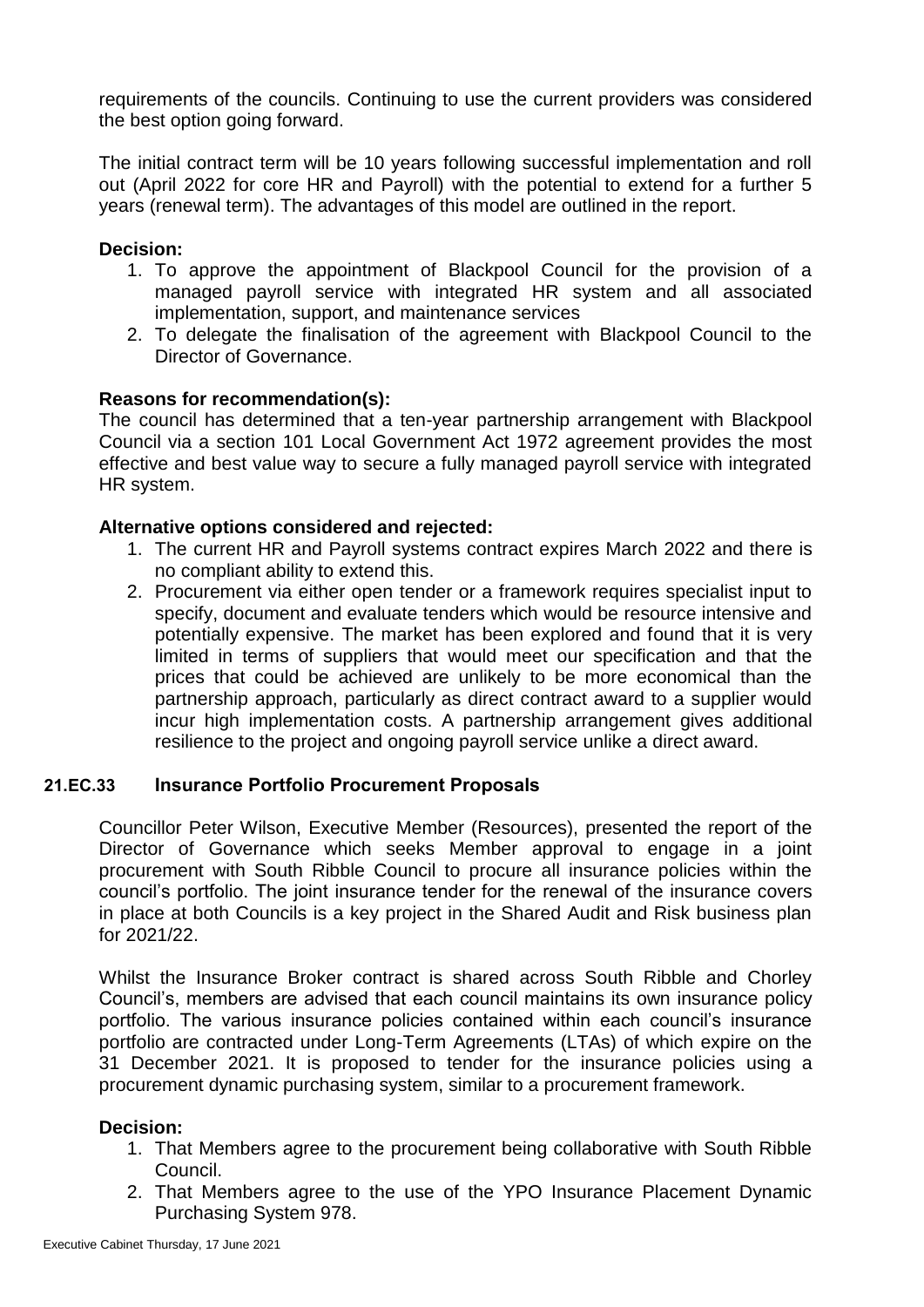3. That Members agree the approach to be taken for Evaluation Criteria and Weightings.

# **Reasons for recommendation(s):**

- 1. The procurement will be a separate tender for each council's individual insurance portfolio however, running the tender process together will create efficiencies in the officer and broker time.
- 2. A Dynamic Purchasing System (DPS) agreement was used successfully last time the insurance policies were procured.
- 3. A YPO product was used recently in 2020 to tender for the Insurance Broker and Associated Services Contract, in doing so a working relationship with the YPO team has developed which will support delivery of the insurance procurement.
- 4. Subject to broker advice a similar approach to Evaluation Criteria and Weightings will be considered.

# **Alternative options considered and rejected:**

The Audit and Risk service has not considered tendering for this procurement via the more traditional route of OJEU as this approach would lead to a longer timeframe to complete and additional officer resource to deliver a more complex tender, for the same or less competitive results.

# **21.EC.34 Neighbourhood Working**

Councillor Bev Murray, Executive Member (Early Intervention), presented the report of the Director of Communities which provides details of the Neighbourhood Working Review and the proposed way forward to revise the delivery of neighbourhood working in Chorley which will ensure the model continues to develop and meets the needs of members and the communities they serve. It also presents the preferred option for new Neighbourhood Area footprint due to the impact of ward boundary changes which came into effect in May 2021.

Following the boundary review changes which came into effect in May 2021, a range of new area model options have been created and the preferred option proposed is to adopt the six Neighbourhood Area Model, which would split the 14 new wards into six areas as detailed in the report. The annual budget of £50k will give each neighbourhood area £8,000 and the opportunity to fund either one large project or allocate to several different projects, although it is proposed that no more than a maximum of four projects are chosen to be delivered. This approach will be piloted and the reviewed.

Following a Member request, it was agreed that the 'Chorley Town North' neighbourhood area be amended to 'Chorley North' based on the geographical nature of the area.

- 1. That the actions and timescales detailed are approved to progress Neighbourhood Working over the next 18 months and then review accordingly to measure the success and make appropriate changes where applicable.
- 2. To agree the preferred option for New Neighbourhood Area Footprint Model, subject to amending the 'Chorley Town North' neighbourhood area to 'Chorley North'.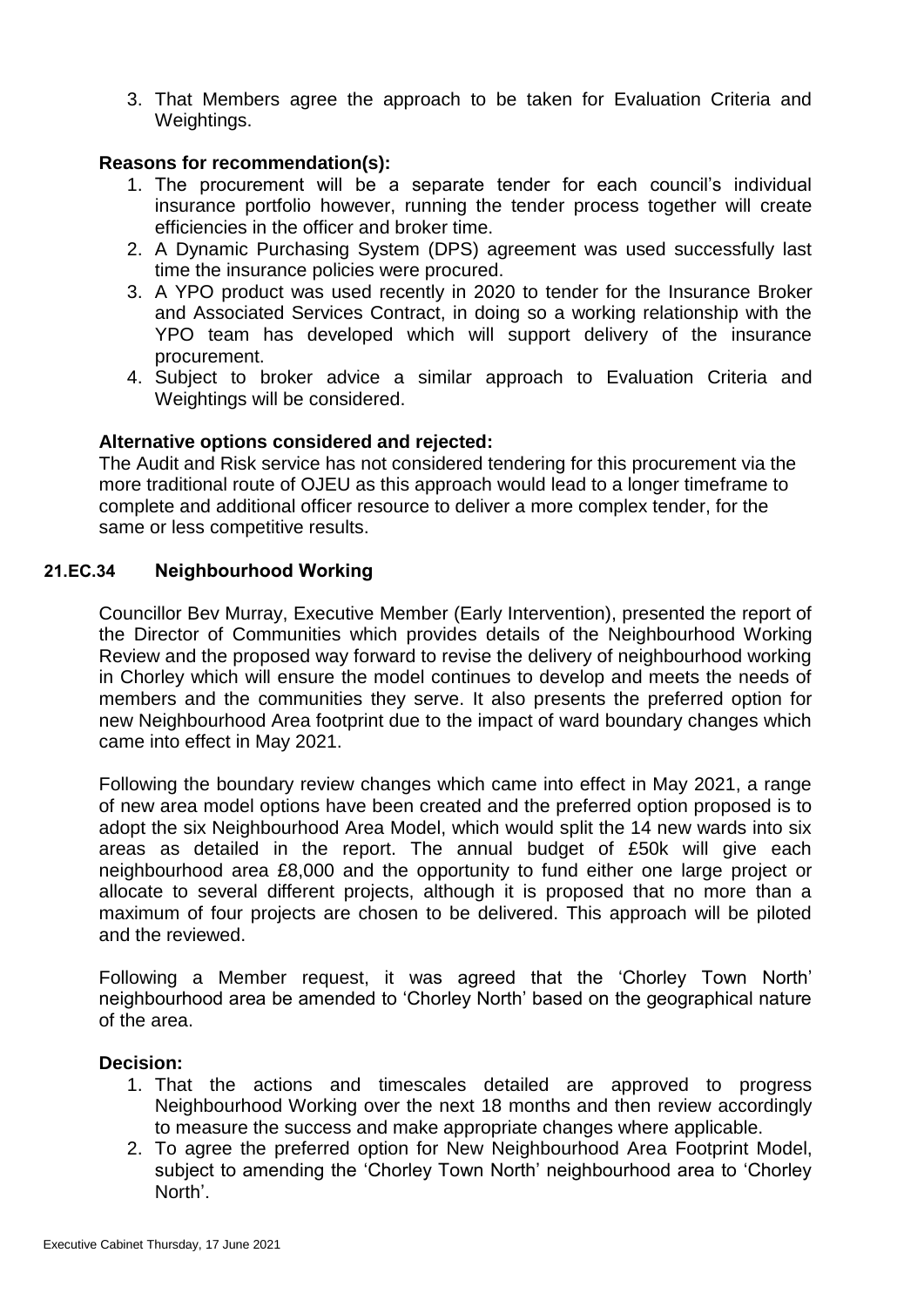3. That Neighbourhood Priority projects proposed by each area group and budget spend will be approved by Executive Member (Early Intervention) via Executive Member decision.

#### **Reasons for recommendation(s):**

Neighbourhood working and its associated projects are a key priority within the council's corporate strategy and encourages the improvement of environmental, health, and social features within the identified neighbourhoods of Chorley.

#### **Alternative options considered and rejected:**

To not support the continuation and development of neighbourhood working across the borough.

# **21.EC.35 LCC Holiday Activity and Food Programme (HAF)**

Councillor Bev Murray, Executive Member (Early Intervention), presented the report of the Director of Communities which provides details in relation to Lancashire County Council's (LCC) Holiday Activity and Food (HAF) programme and gives details on the proposed delivery model.

LCC have developed a desired model of delivery of the national HAF programme with expectation on local districts to play a key role to deliver locally, help achieve best outcomes, and meet the needs of our local families. Chorley has 2591 children aged 4-16 receiving free school meals. The programme will help address child food poverty during the school holidays and help support many families who struggle during this time. A budget of £242,505 has been allocated to deliver the programme in Chorley. It is proposed that Chorley Inspire Youth Zone and Chorley School Sports Partnership would be the most suitable partners to be able to deliver this service having all necessary experience and capacity to be able to deliver the programme.

Members queried how it would be ensured that all children who receive free school meals in Chorley can access the support based on the figures in the report. Members were advised that 30% provision indicates the amount of places the programme needs to make available per day based on the national delivery format funding from the Department of Education. This will be covered by the LCC funding and the shortfall will be met by the council working with partners to also help support those in hard to reach areas. For the outlying districts that are covered by a rural premium, there may be local provisions available that the council can buy into to ensure the need in rural areas is also met.

Based on the importance of this work, Members requested that a report be brought back to members on how the programme goes. It was agreed that local level data could be fed back to Members and advised that a full report would likely undertaken by LCC too.

- 1. It is recommended that Chorley Inspire Youth Zone and Chorley School Sports Partnership will deliver the HAF programme on behalf of Chorley Council.
- 2. That the total funding from LCC of £242,505 is allocated accordingly to Chorley Inspire Youth Zone and Chorley School Sports Partnership to be able to deliver the programme.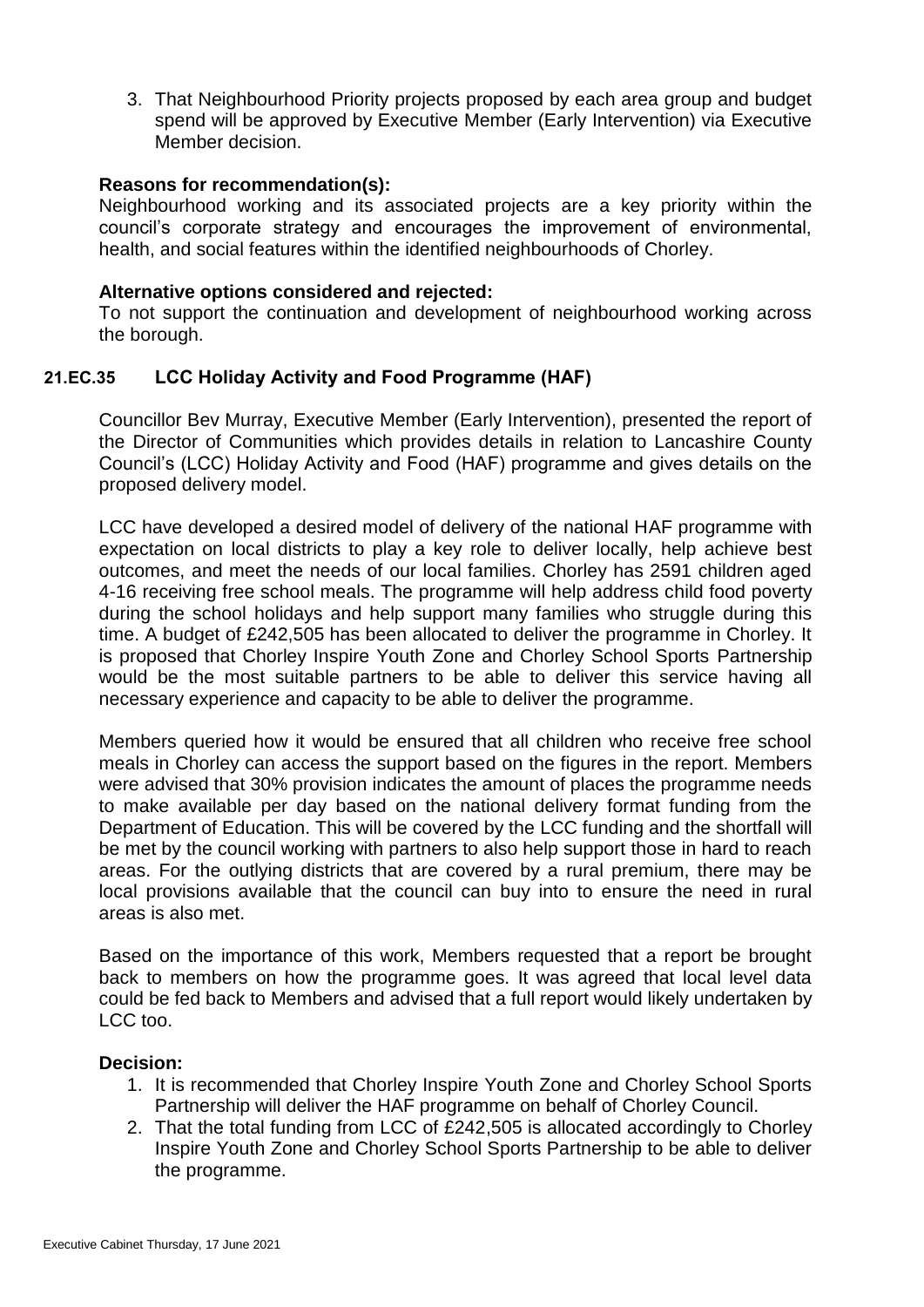To ensure the successful delivery of the HAF programme for children between the ages of 4 and 16 who are eligible for free school meals. The programme will help address child food poverty during the school holidays and help support many families who struggle during this time. Chorley Inspire Youth Zone and Chorley School Sports Partnership are Chorley most experienced organisations working with children and young people providing high quality services. They have the infrastructure, knowledge, and partnerships to deliver the programme.

#### **Alternative options considered and rejected:**

To not support the delivery of the programme in Chorley and not to use Chorley Inspire Youth Zone and Chorley School Sports Partnership to deliver the programme.

# **21.EC.36 Housing Enforcement Policy 2021**

Councillor Peter Gabbott, Executive Member (Homes and Housing), presented the report of the Director of Communities which consults on the proposed Housing Enforcement Policy 2021.

The Policy sets out the council's compliance and enforcement approach to housing standards activities to support improved housing conditions across the borough. This is in addition to the existing Private Sector Housing Assistance Policy which aims to provide information, advice and enable activities relating to adaptations and supported improvements.

# **Decision: To approve the proposed policy.**

# **Reason for recommendation(s):**

The principal aims of the Housing Enforcement Policy are:

- To protect public health and safety from housing related standards issues
- To support homeowners in meeting the required housing standards in accordance with the principle legislation
- To improve the overall standards of the housing stock across the borough
- To ensure a consistent a balanced approach when making enforcement decisions

# **Alternative options considered and rejected:**

No known alternatives.

# **21.EC.37 Exclusion of the Public and Press**

**Decision: To exclude the press and public for the following items of business on the grounds that it involves the likely disclosure of exempt information as defined in Paragraph 3 of Part 1 of Schedule 12A to the Local Government Act 1972.**

# **21.EC.38 Allocation of CIL - Chorley Health Centre**

Councillor Alistair Bradley, Executive Member (Economic Development and Public Service Reform), presented the confidential report of the Director of Planning and Development which seeks approval to amend the Infrastructure Funding Statement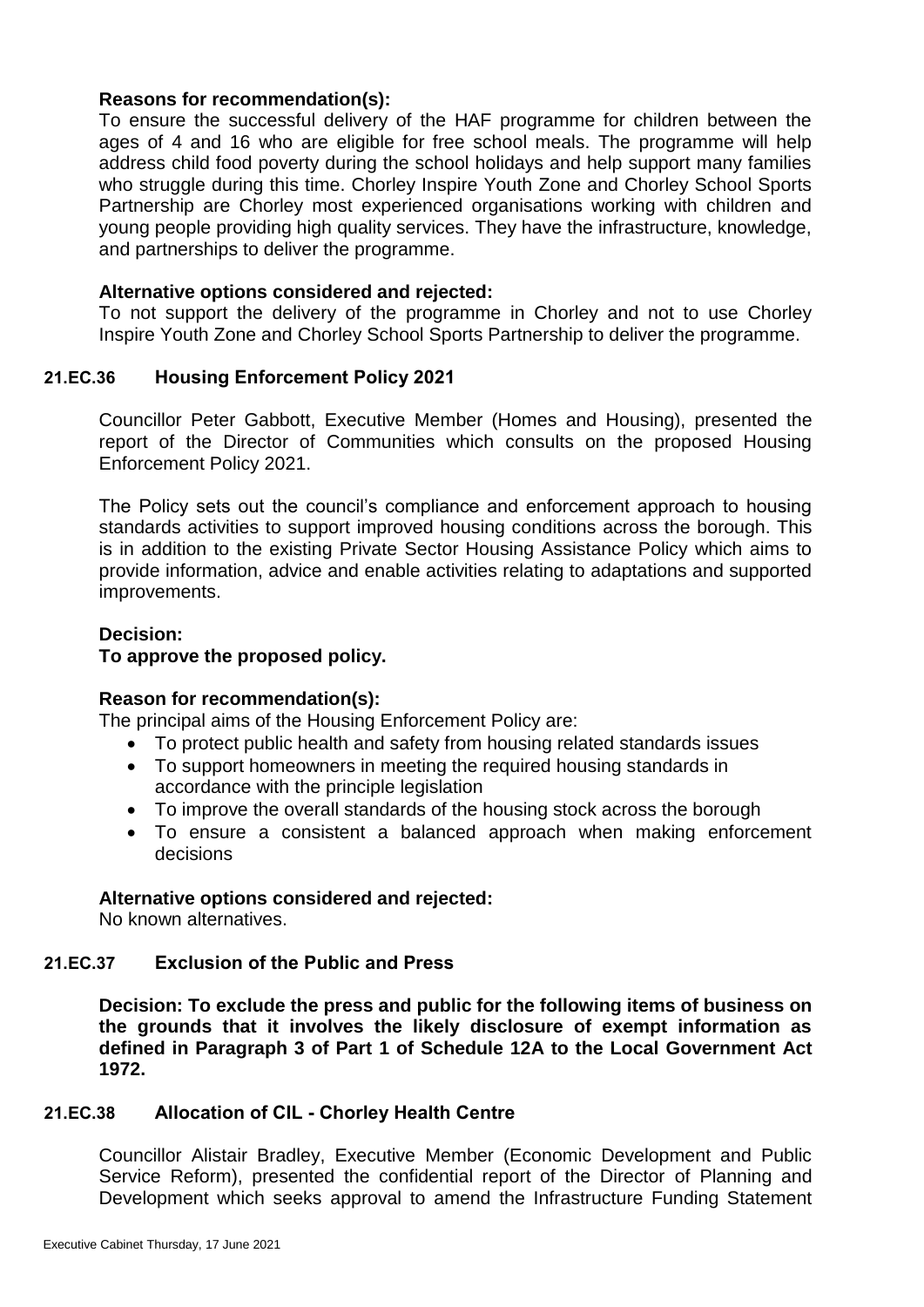and the allocation of main Community Infrastructure Levy monies to infrastructure projects.

#### **Decision:**

To approve the Infrastructure Funding Statement (June 2021) and approve the allocation of Community Infrastructure Levy monies for £250,000 subject to conditions for spend on the reconfiguration and modernisation of Chorley Health Centre, Collison Avenue, Chorley.

#### **Reasons for recommendation(s):**

To allocate the CIL Infrastructure Fund in the way it is intended and ensure the methodology of how it is allocated is transparent

#### **Alternative options considered and rejected:**

An alternative option of funding £500,000 was considered but rejected on the basis of £500k being significant; CIL funding has been used for health on other projects e.g. allocation of CIL funds to the Clayton-Le-Woods GP Surgery project and Eaves Lane GP Surgery relocation and that the strategic CIL fund has limited resources.

#### **21.EC.39 Viability of the Local Plan and Review of CIL Procurement**

Councillor Alistair Bradley, Executive Member (Economic Development and Public Service Reform), presented the confidential report of the Director of Planning and Development which seeks authorisation to undertake a procurement process to commission consultants on behalf of the three Central Lancashire Councils to deliver a two-part study on a) Viability of the new Central Lancashire Local Plan and b) A Review of the Central Lancashire Community Infrastructure Levy (CIL).

#### **Decision:**

- 1. Approval to allocate £90,000 of the shared Central Lancashire Local Plan Budget allocated to this piece of work, essentially meaning a cost of £30,000 to each Council.
- 2. That Chorley Council procures this work on behalf of the three Councils of Chorley, Preston and South Ribble and recoups the contributions of Preston and South Ribble Council following the receipt of final invoice from the contractor.
- 3. To approve the proposed evaluation criteria as set out in the tender document (see Appendix one, section 17).
- 4. Approval be given to commence the tender exercise with the decision to award the contract delegated to the Executive Member for Economic Development and Public Sector Reform.

#### **Reasons for recommendation(s):**

- 1. The viability assessment of a proposed Local plan is a requirement as set out in NPPF paragraph 34.
- 2. It is best practice to review the CIL as part of a new local plan preparation as they are inextricably linked. The CIL was implemented in 2013 and therefore needs to be reviewed and updated.

#### **Alternative options considered and rejected:**

To not commission this study would mean the preparation of the new Local Plan is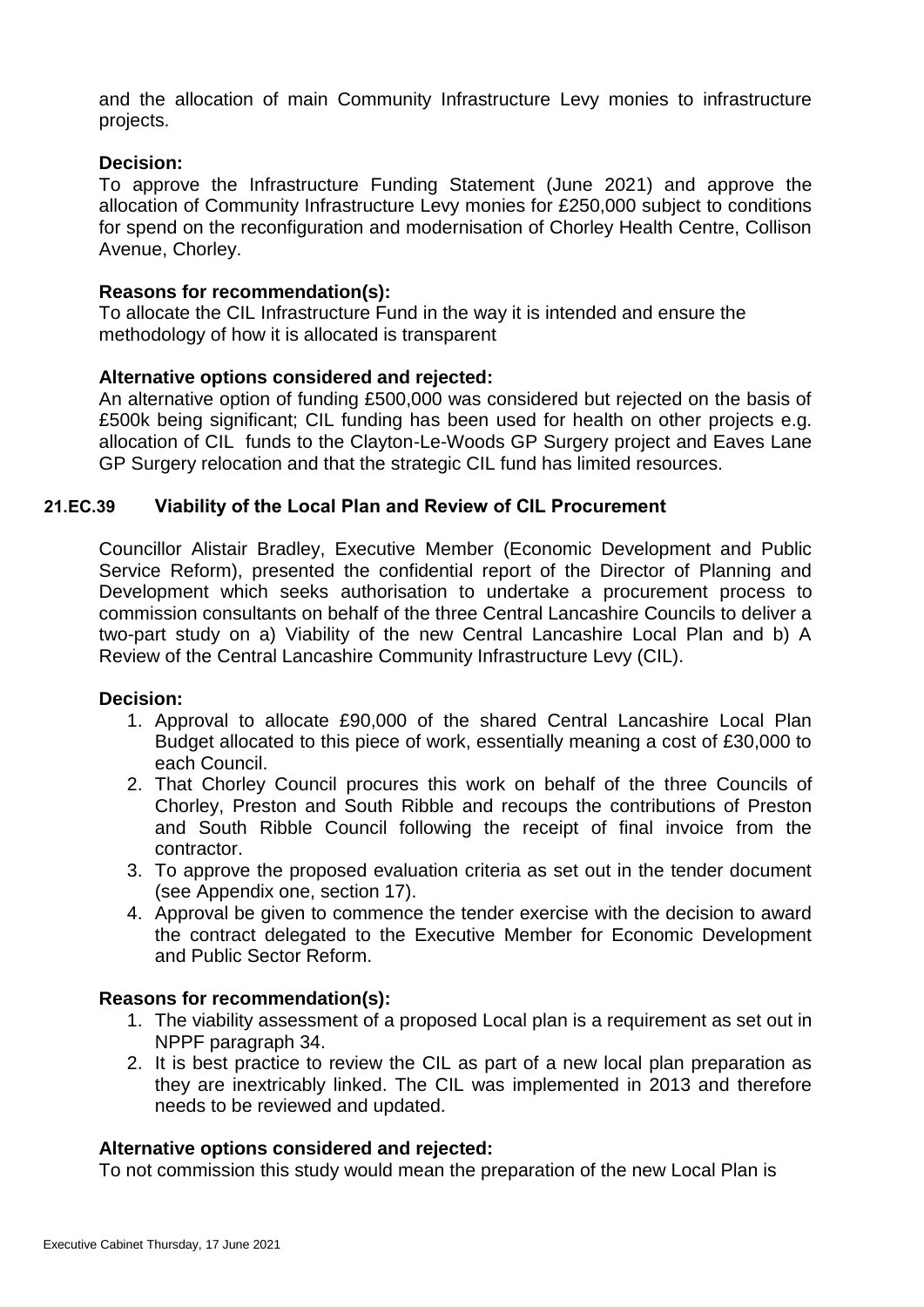incomplete and would never meet the requirements of the tests of soundness as applied by the Planning Inspectorate. To have no new Local Plan would place the three councils at risk of speculative development.

# **21.EC.40 Pod Development Site Pall Mall Chorley**

Councillor Alistair Bradley, Executive Member (Economic Development and Public Service Reform), presented the confidential report of the Director of Commercial Services which seeks approval for the terms reported for the disposal of the Pod Development site.

# **Decision:**

That the terms reported in the report be approved.

#### **Reasons for recommendation(s):**

- 1. To secure development of the site and a capital receipt
- 2. The site will deliver an attractive development on the edge of the town centre and in doing so link Market Street to the nearby ASDA superstore.

#### **Alternative options considered and rejected:**

- 1. Joint venture considered but rejected on the basis of too greater risk to the Council for the rental return.
- 2. Leave the site as an arear of open space or possible wildflower meadow.

#### **21.EC.41 Market Walk Rents Position**

Councillor Alistair Bradley, Executive Member (Economic Development and Public Service Reform), presented the confidential report of the Director of Commercial Services which seeks approval granting a new lease for Bodycare at units 14/15 Market Walk, approval for the application of Covid Terms in the Sports Direct lease, and seeks delegated authority to conclude a number of outstanding Covid rent relief claims for tenants who are mid-lease.

#### **Decision:**

- 1. To approve the terms agreed in the Heads of Terms (Appendix 1) for Bodycare.
- 2. To approve the application of Covid Terms contained within the Sports Direct lease resulting in:
	- a) a rent commencement date of 5 June 2022 (subject to any further lockdown periods)
	- b) rent reverting to 5% of turnover for a maximum period of 12 months.
- 3. To request delegated authority, to Director Commercial Services in consultation with Exec Member for Resource, to negotiate outstanding claims for Covid relief with tenants outside of lease negotiations, but to note that this will be applied by way of credit notes where the tenant is in arrears, a significant amount of which is already accounted for within the bad debt provision for 2020/21.

#### **Reasons for recommendation(s):**

- 1. The Council will receive a rental income for the occupation of the premises.
- 2. The Council will avoid having void units and costs associated with managing/reletting them.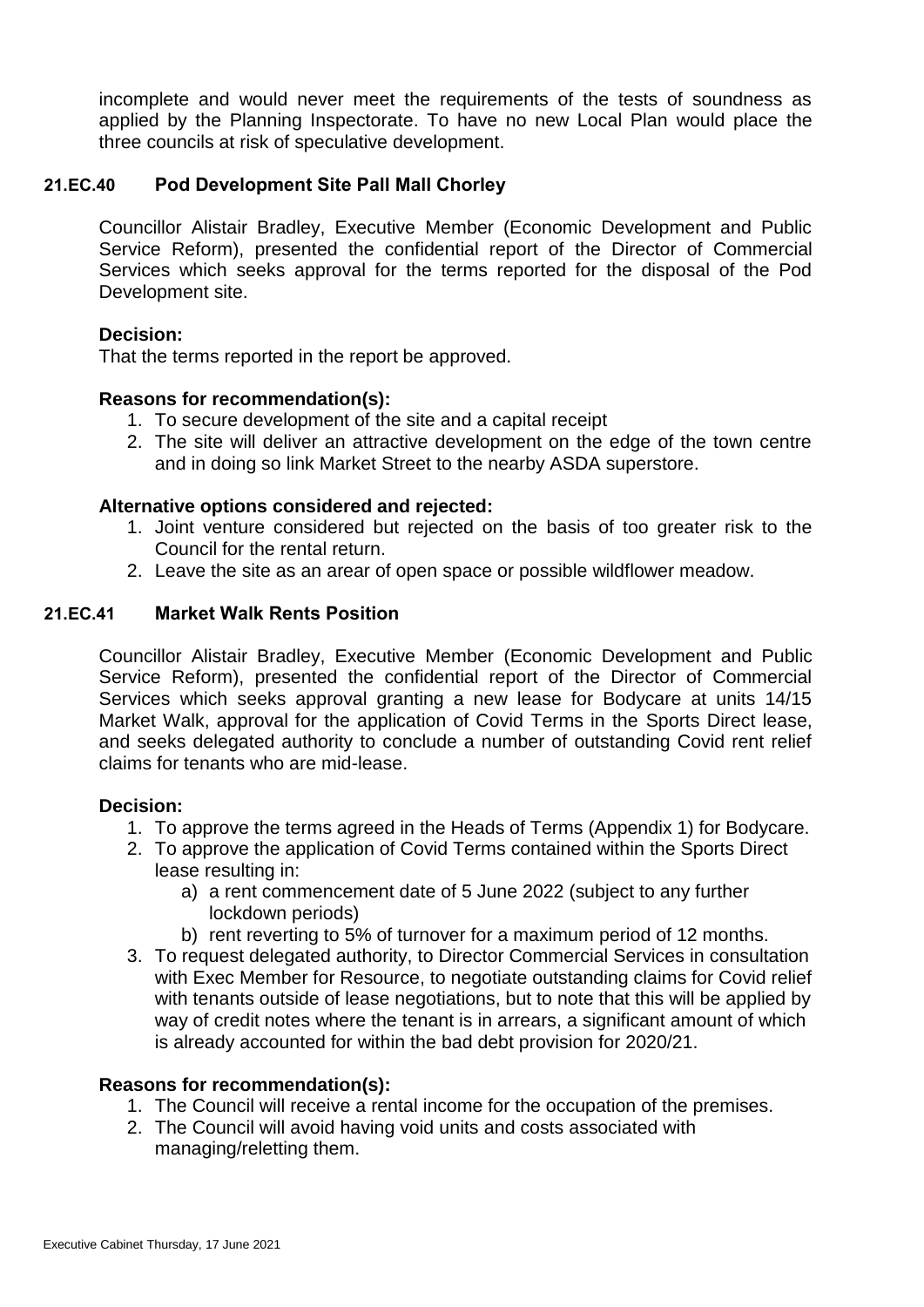# **Alternative options considered and rejected:**

- 1. The Premises would remain empty until such time as a new tenant might be found.
- 2. In the current economic climate it is likely that it would take some time to agree a new letting of the premises.
- 3. The Council would bear the costs of running and maintaining the empty premises.
- 4. Any incoming tenant would likely demand similar terms or worse in order to fit out a new store.

# **21.EC.42 Grant of a lease - Unit 3, Flat Iron Parade, Market Walk**

Councillor Peter Wilson, Executive Member (Resources), presented the confidential report of the Director of Commercial Services which seeks authorisation for the surrender of the existing lease and grant of a new lease of the premises which have been provisionally agreed recently.

# **Decision:**

That the terms provisionally agreed are approved and the Director of Governance be authorised to complete the legal formalities.

# **Reasons for recommendation(s):**

- 1. The current occupier is a longstanding tenant of the Council and have indicated their intention to continue the operation of their business in this location in the long term and have agreed to a number of additional terms to the Council's benefit.
- 2. This is a rent increase contra to many of the Centre's other tenants seeking reduction of rent and provides useful evidence in other negotiations

# **Alternative options considered and rejected:**

- 1. Not to offer terms for renewal and to seek repossession at the expiry of the Lease and advertise.
- 2. In this instance costs would be incurred and a void whilst the letting is advertised, and the legal matters completed
- 3. Current policy in the management of the Centre is avoid vacancies wherever possible and maintain a strong income stream

# **21.EC.43 Approval of Tender Evaluation Criteria for Security/Concierge Services**

Councillor Peter Wilson, Executive Member (Resources), presented the confidential report of the Director of Commercial Services which seeks members' approval for the temporary extension to existing concierge contracts exceeding £100,000, whilst a fullservice review is undertaken as well as formalising the initial contract award to Exclusec for concierge service at the Strawberry Fields as the cumulative value exceeds £100,000.

- 1. To approve the extension of the Sector concierge contract for Primrose Gardens and Cotswold House for a maximum of 12 months (with options to terminate at 6 or 9 months should the review be concluded early).
- 2. To approve the award and extension of the Exclusec concierge contract for Strawberry Fields for a maximum of 12 months (with options to terminate at 6 or 9 months should the review be concluded early).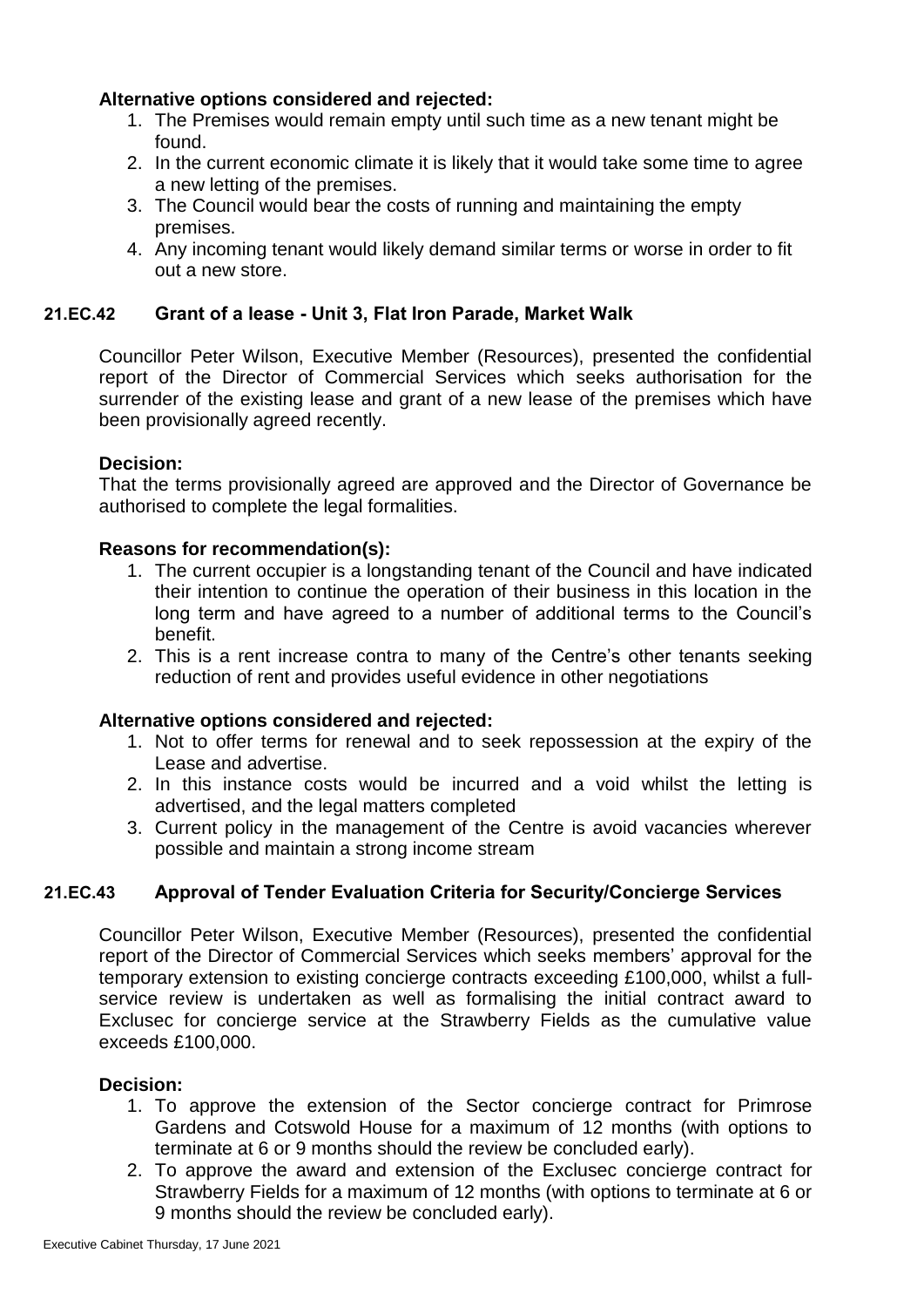3. To approve the award and extension of the New Concept security contract for Market Walk for a maximum of 12 months (with options to terminate at 6 or 9 months should the review be concluded early).

#### **Reasons for recommendation(s):**

- 1. The concierge and security service across all council assets is currently under a full collective review, rather than as individual contracts, and the existing contracts need formally extending until the results of the review can determine the shape of future 3rd party service requirements.
- 2. The Covid pandemic has highlighted new ways of flexible working that can be considered as part of a full security (reception) service review to the benefit of the council.
- 3. The new digital CCTV and radio network allows the CCTV control room to be relocated more easily and for option to be evaluated to integrate that service into a holistic asset security team.
- 4. 24-hour secure access is listed within the tenants' Lease agreements for all sites and tenants make contributions to cover the cost of service as part of their service charges contributions so savings in contracts may not create direct savings for the council.
- 5. Sites are advertised as 24-hour access buildings with on-site security/concierge and any changes to this commitment requires advance notice and consultation to assess the impact.
- 6. A waiver of procurement procedures for all three contracts has been signed by the Chief Executive.

#### **Alternative options considered and rejected:**

- 1. To continue with existing contracts tendered individually. This would not achieve any economies of scale or service improvements.
- 2. To combine all existing contracts into one tendering process and award to a single provider. This would achieve economies of scale but not allow for the review of ways of working across the organisation to achieve service improvements.

# **21.EC.44 Procurement of Electrical Contractor to Undertake Planned and Reactive Maintenance**

Councillor Peter Wilson, Executive Member (Resources), presented the confidential report of the Director of Commercial Services which seeks approval for the procurement approach including the award procedure, evaluation methodology and criteria for the engagement of electrical contractors to undertake reactive and planned maintenance on council property assets. As well as seeking approval for the award of the contract to be delegated to the Executive Member (Resources) by means of Executive Member Decision.

- 1. To approve the recommendation for the Council to tender for the appointment of a contractors to undertake electrical works for both reactive and planned maintenance. Contract to commence on 1 September 2021 for an initial oneyear period, with an option to extend for a further one year to 31 August 2023.
- 2. To approve the recommendation for the contract to be awarded by the Executive Member (Resources) by means of an Executive Member Decision.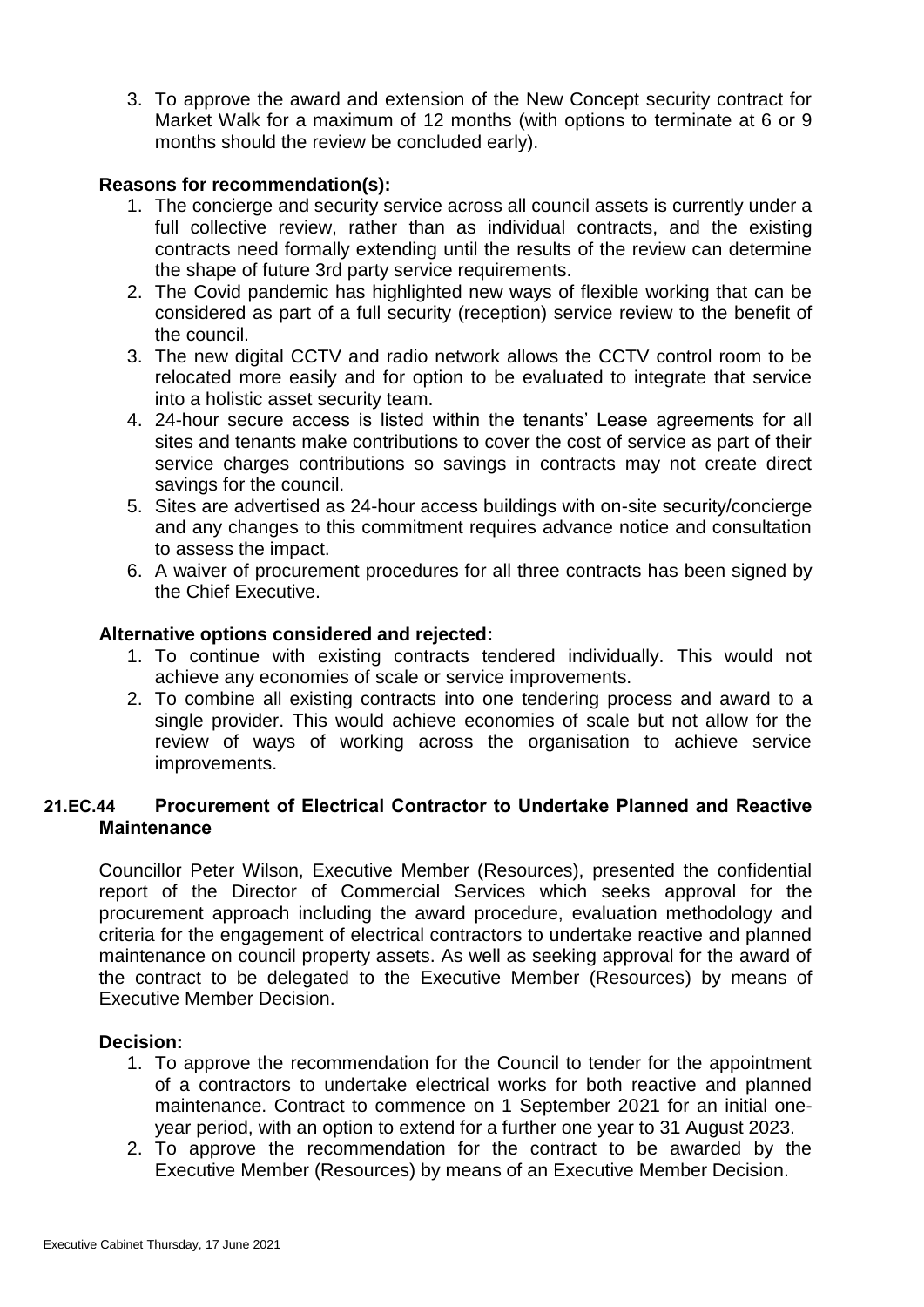- 1. The Council has statutory obligations to provide quarterly, bi-annual and annual service and testing requirements to comply with health and safety and statutory requirements.
- 2. The Council has a contractual obligation with its tenants to provide reactive and planned maintenance in a timely manner, providing emergency repairs as necessary.
- 3. This proposed tender exercise ensures that these services will enable the Council to fulfil its obligations.
- 4. The Councils Contract Procurement Rules stipulate that Executive Cabinet approval is required for all contracts over £100,000.
- 5. Tendering the services separately is likely to encourage smaller local enterprises to submit tenders, the prospects of which would reduce if the services were tendered as a combined package.

# **Alternative options considered and rejected:**

- 1. The option of seeking a waiver to extend the existing delivery arrangements for the Reactive and Planned Maintenance services was explored but rejected on the basis that there was no reasonable justification for doing this any longer.
- 2. The option of bringing the services in-house was considered but ruled out due to lack of capacity within the present staffing structure to deliver the service. In addition, there are concerns that insufficient skilled trade's persons could be recruited to provide adequate 24 hour cover. Also it was deemed that overhead cost would significantly inflate the delivery cost.
- 3. The option of tendering the services in a combined tender with general and heating works was also considered but rejected. The Council's research and past experience in tendering repairs and maintenance services has shown that a limited number of contractors would express an interest. Usually larger contractors are attracted which have the diverse skill base to cover all work categories. This would therefore, likely to deter local companies from expressing an interest in these tender opportunities.

# **21.EC.45 Handyperson and Affordable Warmth Assistance Service**

Councillor Peter Gabbott, Executive Member (Homes and Housing), presented the report of the Director of Communities which seeks approval to re-appoint Preston Care and Repair as the service provider to deliver a Handyperson and Affordable Warmth Assistance service in 2021/22. Member approval is also sought in respect of the proposed financial and procurement arrangements for the delivery of the Handyperson and Affordable Warmth Assistance services from 1st April 2022 to 31st March 2025.

- 1. That the existing service provider (Preston Care and Repair) is to be retained as the Council's appointed sub-contractor to deliver Handyperson and Affordable Warmth services during 2021/22, at a contract value of £18,750 for Handyperson services for the period 1 July 2021 to 31 March 2022, with an additional maximum £15,000 to be set aside for the Affordable Warmth Assistance service.
- 2. That Executive Cabinet approves the recommendation to allow a sum of up to £45,000 funded via the Better Care Fund (using the Disabled Facilities Grant budget) to be set aside annually for Handyperson and Affordable Warmth Services for the period 2022/23 to 2024/25 inclusive, providing that present allocation levels of Disabled Facilities Grant are maintained.